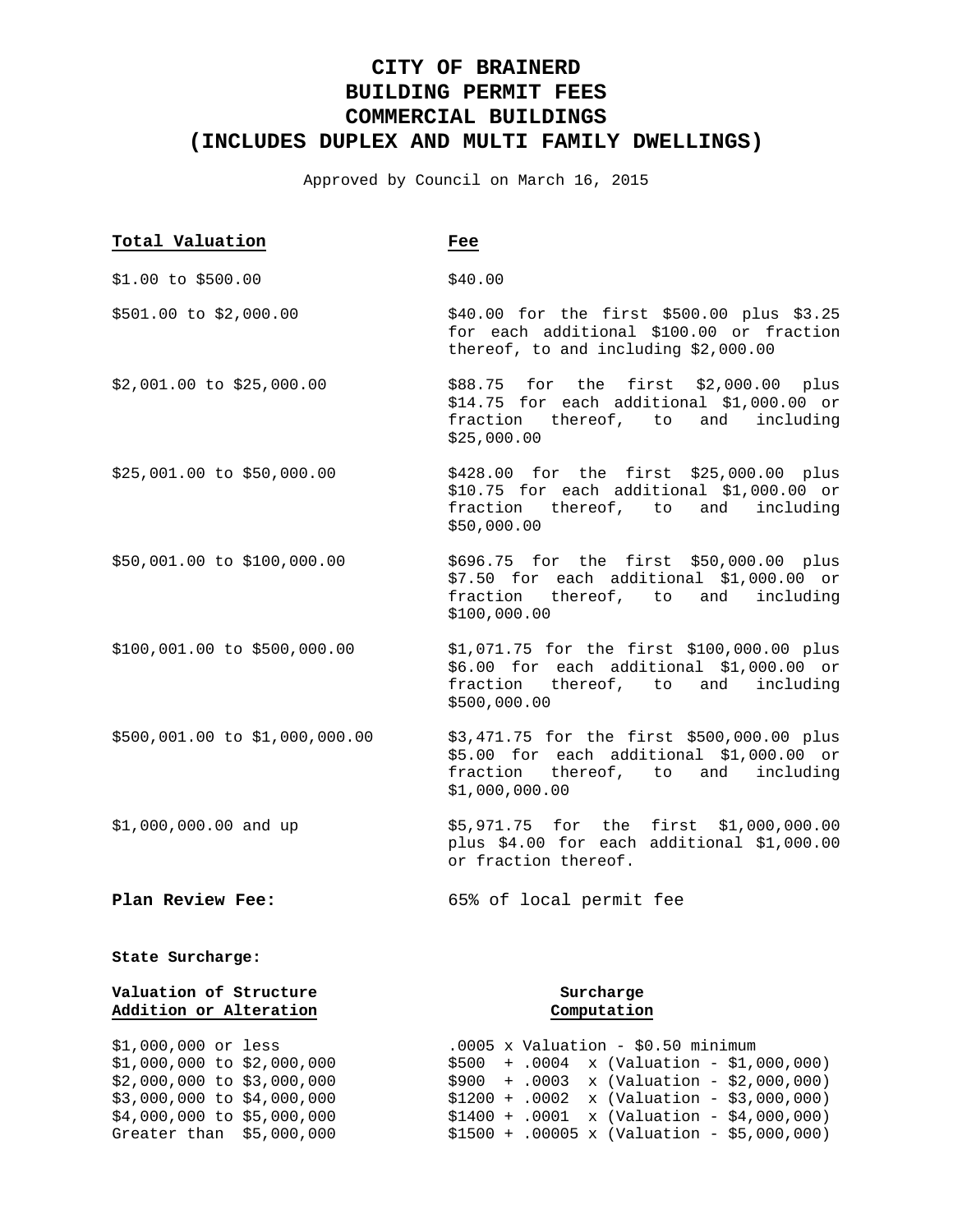## **CITY OF BRAINERD BUILDING PERMIT FEES SINGLE FAMILY DWELLINGS**

Approved by Council on March 15, 2004

#### **Total Valuation Fee**

- $$1.00 \text{ to } $500.00$   $$30.00$
- \$501.00 to \$2,000.00 \$30.00 for the first \$500.00 plus \$2.00 for each additional \$100.00 or fraction thereof, to and including \$2,000.00
- \$2,001.00 to \$25,000.00 \$60.00 for the first \$2,000.00 plus \$9.50 for each additional \$1,000.00 or fraction thereof, to and including \$25,000.00
- \$25,001.00 to \$50,000.00 \$278.50 for the first \$25,000.00 plus \$6.50 for each additional \$1,000.00 or fraction thereof, to and including \$50,000.00
- \$50,001.00 to \$100,000.00 \$441.00 for the first \$50,000.00 plus \$5.00 for each additional \$1,000.00 or fraction thereof, to and including \$100,000.00
- \$100,000.00 and up \$691.00 for the first \$100,000.00 plus \$4.50 for each additional \$1,000.00 or fraction thereof.
- **Plan Review Fee:** 65% of local permit fee

**State Surcharge:** 

 **Surcharge Valuation Computation** 

\$1,000,000 or less .0005 x Valuation - \$0.50 minimum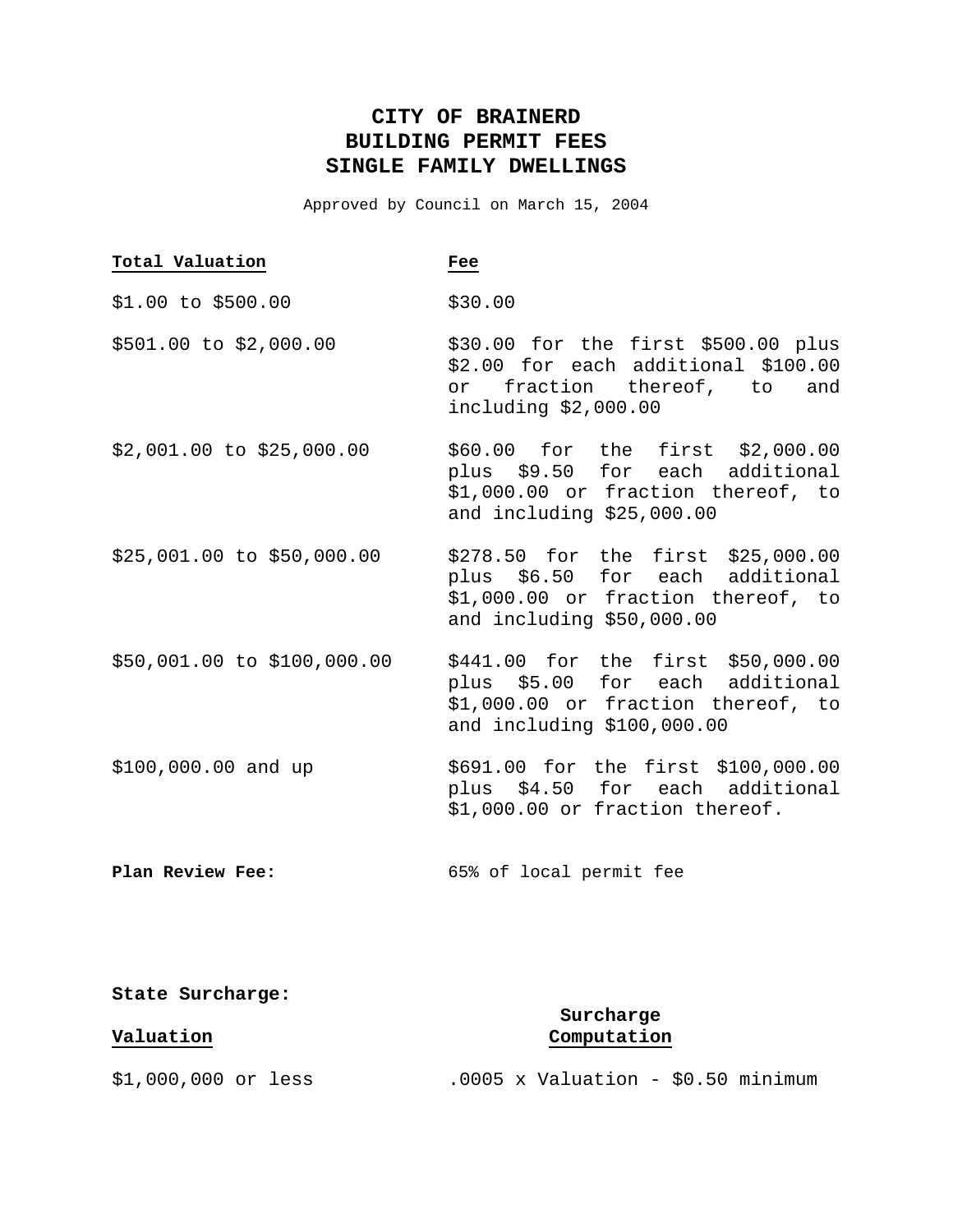# CITY OF BRAINERD

| <b>BUILDING PERMIT</b>               | <b>RESIDENTIAL</b>                    | <b>COMMERCIAL</b>                     |
|--------------------------------------|---------------------------------------|---------------------------------------|
| <b>FEE SCHEDULE</b>                  | <b>Fee Schedule</b>                   | <b>Fee Schedule</b>                   |
| <b>Building Permit Fee</b>           | Valuation (refer to fee schedule)     | Valuation (refer to fee schedule)     |
| Plan Review Fee                      | 65% of Building Permit Fee            | 65% of Building Permit Fee            |
| State Surcharge                      | .0005 x Valuation - \$5.00 minimum    | Refer to fee schedule                 |
| <b>Mechanical Permit Fee</b>         | Valuation and/or \$120/\$1*           | Valuation and/or \$120/\$1*           |
| <b>Fireplace Replacement</b>         | \$40 + \$1 State Surcharge            | Valuation and/or \$120/\$1*           |
| <b>Plumbing Permit Fee</b>           | Valuation and/or \$120/\$1**          | Valuation and/or \$120/\$1**          |
| Water Heater Replacement             | \$40 + \$1 State Surcharge            | Based on Valuation/\$40 Minimum       |
| SAC Fee (Sewer Access Charge)        | \$1,900.00 / New Home                 | \$1,900.00 / E.R.C.                   |
| WAC (Water Access Charge)            | \$1,400.00 / New Home                 | \$1,400.00 / E.R.C.                   |
| Sewer Tap Fee                        | \$40                                  | \$70                                  |
| <b>Excavation Fee</b>                | \$45                                  | \$70                                  |
| Mobile Home Installation             | \$150 + \$1 State Surcharge           | N/A                                   |
| Modular/Manufactured Home Foundation | <b>Based on Valuation</b>             | N/A                                   |
| Re-Inspection Fee                    | \$70 per Inspection                   | \$70 per Inspection                   |
| Re-Roof only                         | \$70 + \$1 State Surcharge            | <b>Based on Valuation</b>             |
| <b>Siding Permit</b>                 | \$70 + \$1 State Surcharge            | <b>Based on Valuation</b>             |
| Fence (under 6 feet)                 | No Permit Required                    | No Permit Required                    |
| <b>Demolition Fee</b>                | \$35                                  | <b>Based on Valuation</b>             |
| Sign Permit                          | N/A                                   | Valuation/\$35 Minimum                |
| Curb Cut                             | \$35                                  | \$35                                  |
| <b>Contractor License Fee</b>        | Must be Licensed by the State of MN   | \$50                                  |
| PLANNING & ZONING FEE SCHEDULE       |                                       |                                       |
| <b>Conditional Use Permit</b>        | \$250                                 | $$400 + $500$ Escrow                  |
| Fence                                | \$35                                  | \$35                                  |
| Sign - Permanent                     |                                       | Valuation/\$35 Minimum                |
| Sign - Temporary                     |                                       | \$50 per month                        |
| <b>Street and Alley Vacation</b>     | \$50                                  | \$50                                  |
| Variance                             | \$250                                 | $$400 + $500$ Escrow                  |
| Zone Change                          | \$300                                 | \$500                                 |
| <b>Zoning Text Amendment</b>         | \$250                                 | \$400                                 |
| <b>Preliminary Plat Filing Fee</b>   | $$500 + $30$ per lot + \$1,000 Escrow | \$600 + \$50 per lot + \$1,000 Escrow |
| <b>Final Plat</b>                    | Included with Preliminary Plat        | Included with Preliminary Plat        |

Digital Mapping **1988 1989 12:100 Per acre - \$200 minimum 1** assets the building of the set of the set of the set of the set of the set of the set of the set of the set of the set of the set of the set of the set of th

\* Individual element (i.e. furnace, A/C, Ductwork, etc.) - \$40/\$1 ea. or a maximum of \$120/\$1

\*\* Based on a three-count permit (underground/DWV/final) - \$40/\$1 ea. or a maximum of \$120/\$1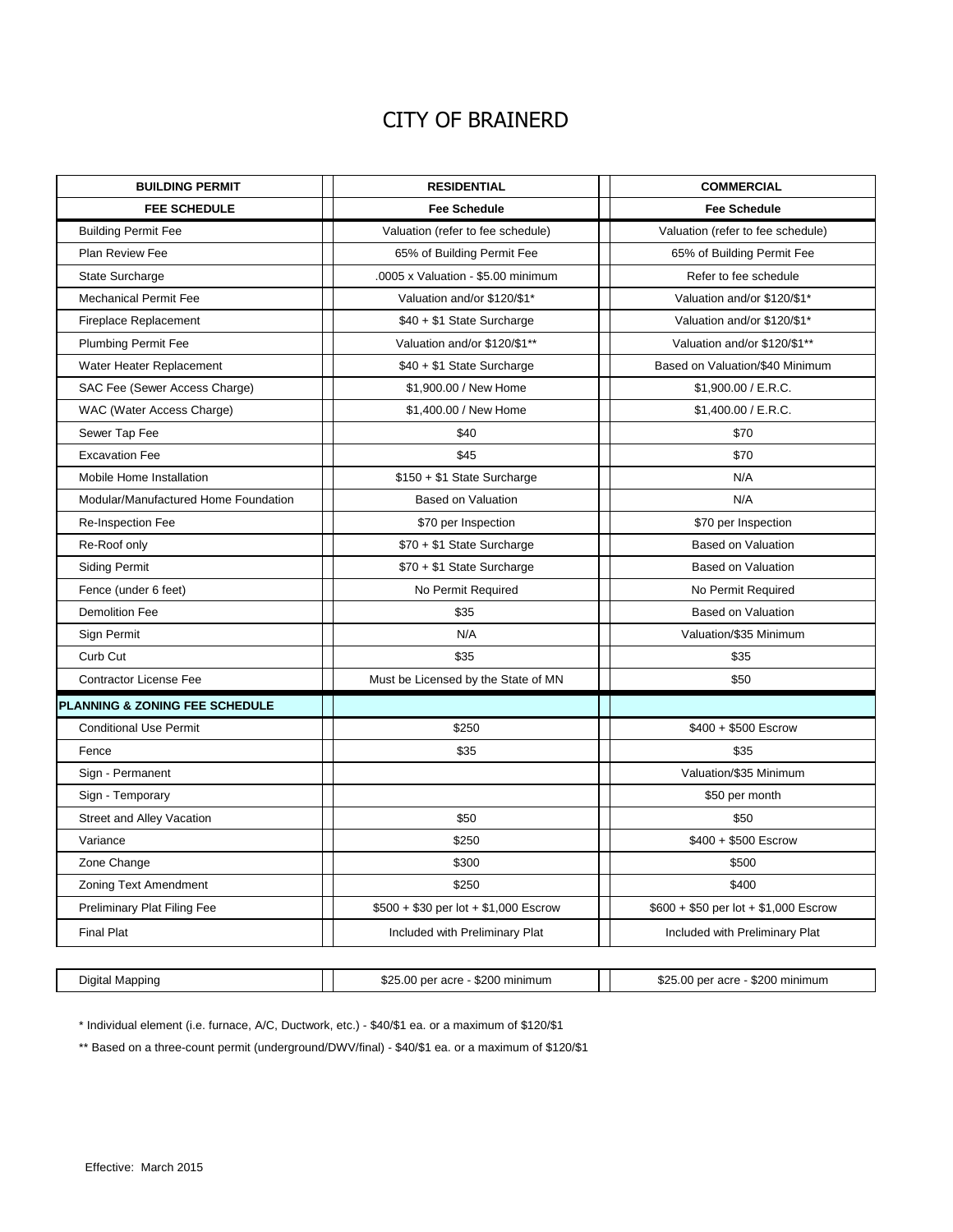### ORDINANCE No. 1146

AN ORDINANCE AMENDING THE BRAINERD CITY CODE BY ADDING SECTION 703 ESTABLISHING A SEWER AVAILABILITY CHARGE ( SAC)

THE COUNCIL OF THE CITY OF BRAINERD DOES ORDAIN:

 $\mathbf{z} \in \mathbb{R}^{|\mathbf{c}|}$ 

SECTION ONE. That the Brainerd City Code be amended by adding the following:

#### "Section 703, Sewer Availability Charge (SAC)

- 703. 01 Charge Established. For the purpose of providing funds<br>for the city's waste water treatment, force mains, lift for the city's waste water treatment, force mains, lift stations and sewage collection systems, and the plant and facilities connected therewith, and the payment of capital charges represented by bonds, certificates of indebtedness or otherwise, which may be used to finance the costs of additions or expansions to the facilities, and the payment of reasonable requirements or reserves for replacement in obsolescence thereof, there is hereby imposed upon each lot, parcel of land, building or premises having any connection with the City's public<br>sewer system a sewer availability charge (SAC) as sewer system a sewer availability charge (SAC) hereinafter provided. Said charge shall be in addition to any other previous or future charge or assessment levied against the property.
- 703. 02 Determination And Administration Of Charge. The availability charge as hereinabove authorized shall be imposed in addition to the user charges for sewer service and shall be determined and administered as follows:

Subdivision. 1. Payment Required:

- a) Payment Required Prior To Connection: Prior to the issuance of the applicable permit and before connecting to the City' <sup>s</sup> sewer system, <sup>a</sup> City sewer availability charge as hereinafter provided for shall be paid.
- b) Additional Building Permit: If, after the initial availability charge is paid, an additional building permit is issued, the use of the property changes, or new sewer connection is made, the availability charge shall be recalculated and any additional charges shall be paid.
- c) Change By Resolution: Any change in the City sewer availability charge as hereinafter set forth shall be by Council Resolution.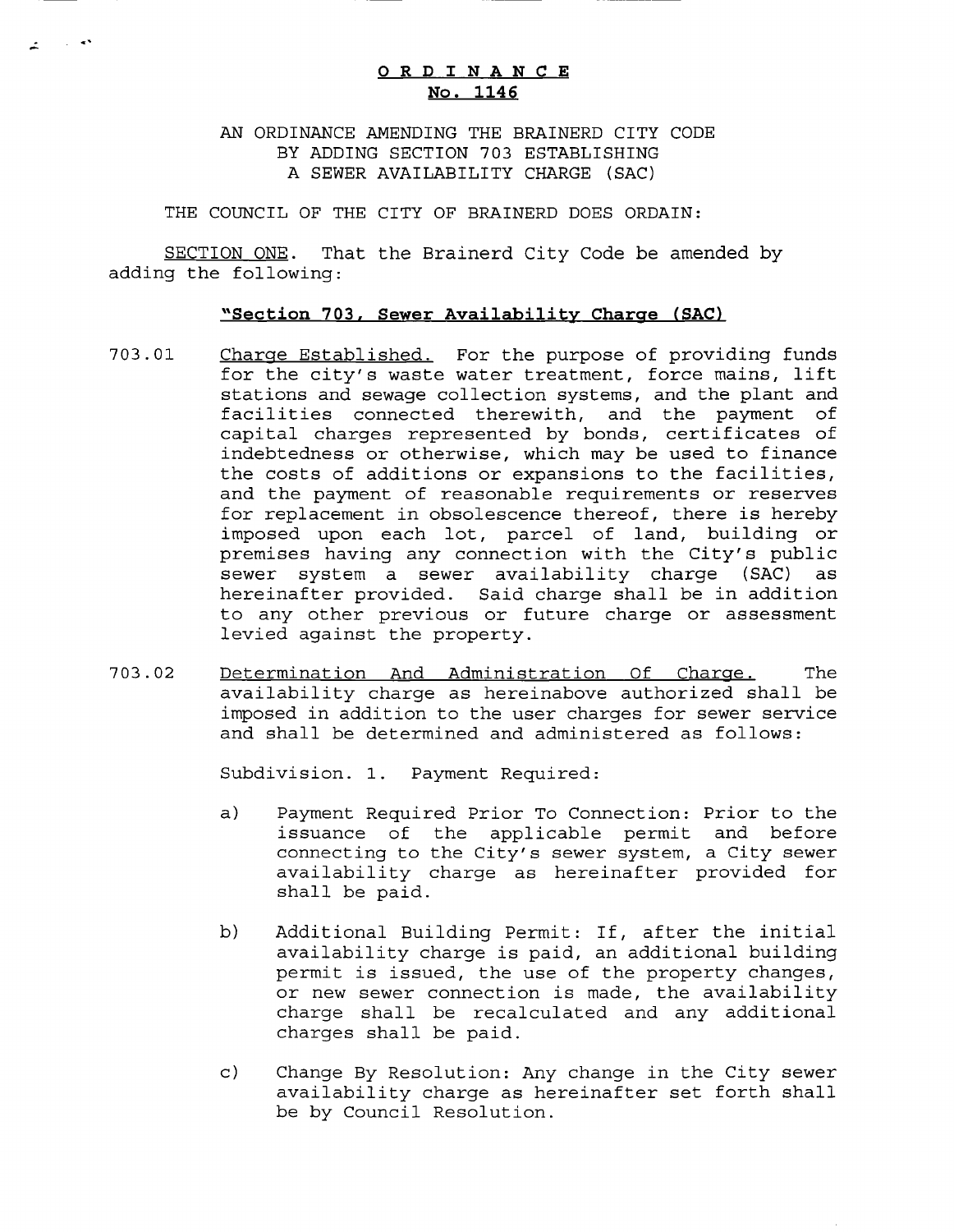Subd. 2. Determination Of Charge. The amount of the availability charge shall be determined by the City by first determining the number of Equivalent Residential applicable to the particular Connections  $(ERC'S)$ property. This charge shall be calculated in accordance with the most current ERC Table on file in the office of the City Engineer. Once the appropriate number of ERC's are determined in this manner, the availability charge shall be calculated using the charge in the most recent resolution setting the availability charge.

Subd. 3. Determination Of ERC's. The City shall determine the number of ERC's.

Subd. 4. Transfer of ERC's. Once established, the number of ERC's shall remain the same on the property. An ERC can be transferred on the property from a structure being removed to a structure being constructed.

Subd. 5. Uses Not On Table. Any use not represented in the ERC table shall be subject to determination of the appropriate number of ERC's by the City based on estimated flows. The most recent edition of the Service Availability Charge Procedures Manual prepared by the Metropolitan Council Environmental Services division may also be utilized as a tool for calculating ERC's."

That this ordinance shall take effect and be SECTION TWO. in force on July 1, 2002.

Adopted this 3rd day of June, 2002.

JCY R. AESHEIM, President of the Council

Approved this 4th day of June, 2002.

E. Wollen

Mayor

**ATTEST** strator

Published: June 10, 2002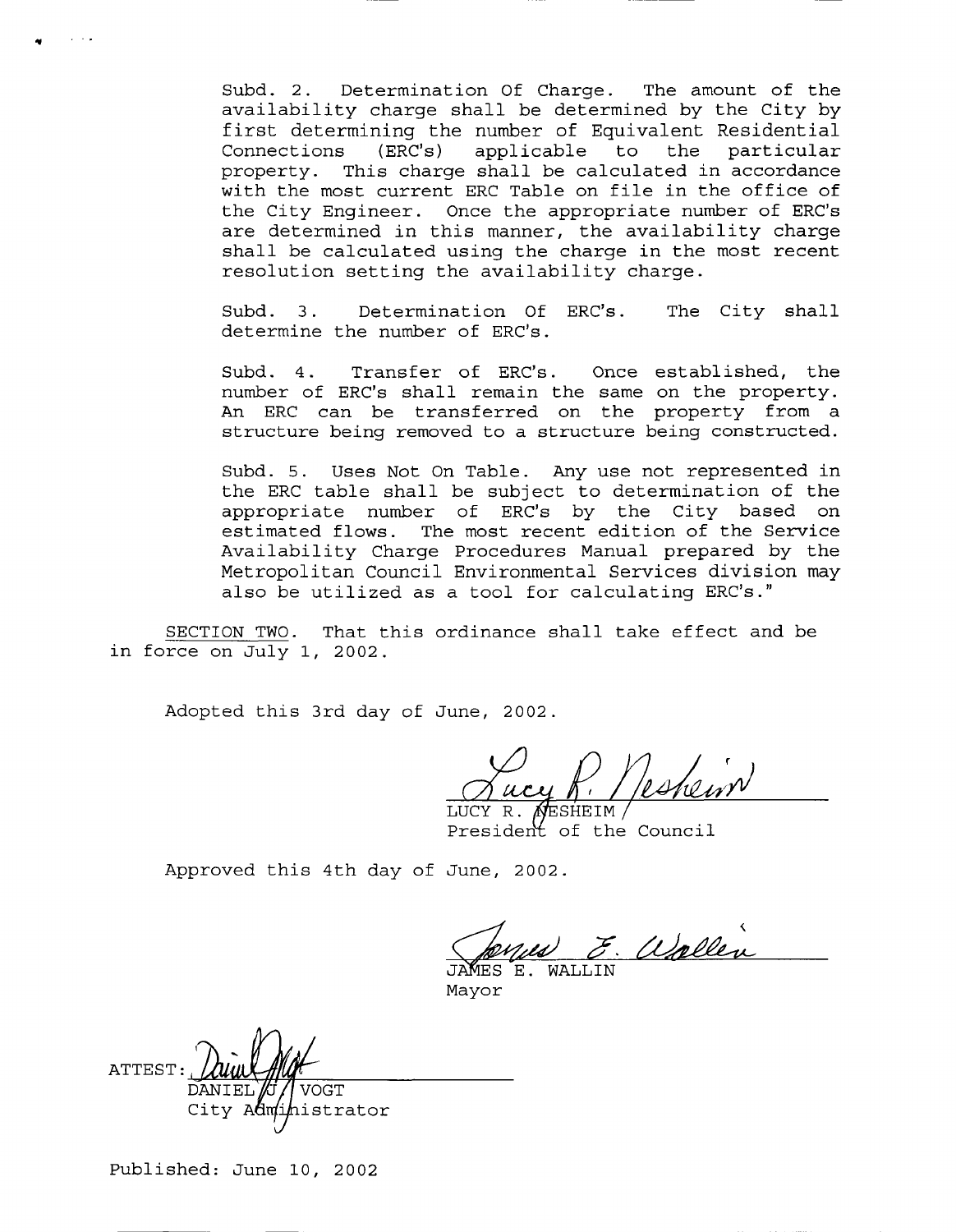#### <sup>o</sup> <sup>R</sup> DIN <sup>A</sup> <sup>N</sup> <sup>C</sup> <sup>E</sup> No. 1147

#### AN ORDINANCE AMENDING THE BRAINERD CITY CODE BY ADDING SECTION 706 ESTABLISHING A WATER AVAILABILITY CHARGE ( WAC)

THE COUNCIL OF THE CITY OF BRAINERD DOES ORDAIN:

 $\leftarrow$   $\sim$   $\sim$ 

SECTION ONE. That the Brainerd City Code be amended by adding the following:

#### "Section 706, Water Availability Charge (WAC)

- 706. 01 Charge Established. For the purpose of providing funds for the city's wells, water treatment, water storage and water distribution systems, and the plant and facilities connected therewith, and the payment of capital charges represented by bonds, certificates of indebtedness or otherwise, which may be used to finance the costs of additions or expansions to the facilities, and the payment of reasonable requirements or reserves for replacement in obsolescence thereof, there is hereby imposed upon each lot, parcel of land, building or premises having any connection with the City's public<br>water system a water availability charge (WAC) as water system a water availability charge (WAC) hereinafter provided. Said charge shall be in addition to any other previous or future charge or assessment levied against the property.
- 706. 02 Determination And Administration Of Charge. The availability charge as hereinabove authorized shall be imposed in addition to the user charges for water service and shall be determined and administered as follows:

Subdivision. 1. Payment Required:

- a) Payment Required Prior To Connection: Prior to the issuance of the applicable permit and before connecting to the City' <sup>s</sup> water system, <sup>a</sup> City water availability charge as hereinafter provided for shall be paid.
- b) Additional Building Permit: If, after the initial availability charge is paid, an additional building permit is issued, the use of the property changes, or new water connection is made, the availability charge shall be recalculated and any additional charges shall be paid.
- c) Change By Resolution: Any change in the City water availability charge as hereinafter set forth shall be by Council Resolution.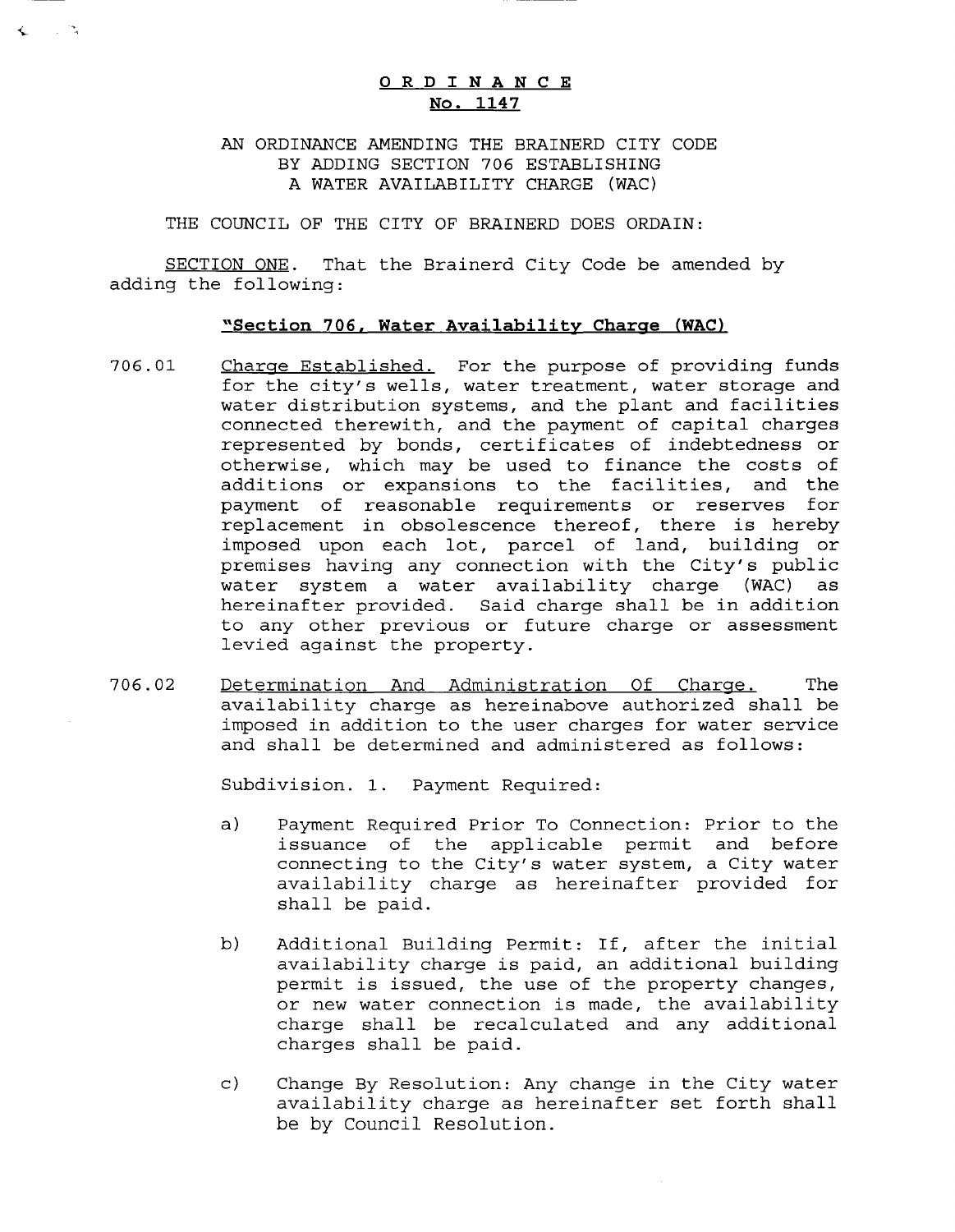Subd. 2. Determination Of Charge. The amount of the availability charge shall be determined by the City by first determining the number of Equivalent Residential Connections (ERC's) applicable to the particular property. This charge shall be calculated in accordance with the most current ERC Table on file in the office of the City Engineer. Once the appropriate number of ERC's are determined in this manner, the availability charge shall be calculated using the charge in the most recent resolution setting the availability charge.

Subd.  $3.$ Determination Of ERC's. The City shall determine the number of ERC's.

Transfer of ERC's. Once established, the Subd. 4. number of ERC's shall remain the same on the property. An ERC can be transferred on the property from a structure being removed to a structure being constructed.

Subd. 5. Uses Not On Table. Any use not represented in the ERC table shall be subject to determination of the appropriate number of ERC's by the City based on estimated flows. The most recent edition of the Service Availability Charge Procedures Manual prepared by the Metropolitan Council Environmental Services division may also be utilized as a tool for calculating ERC's."

SECTION TWO. That this ordinance shall take effect and be in force on July 1, 2002.

Adopted this 3rd day of June, 2002.

LUCY R. AESHEIM President of the Council

Approved this 4th day of June, 2002.

E. Wellen

Mayor

ATTEST: trator

Published: June 10, 2002